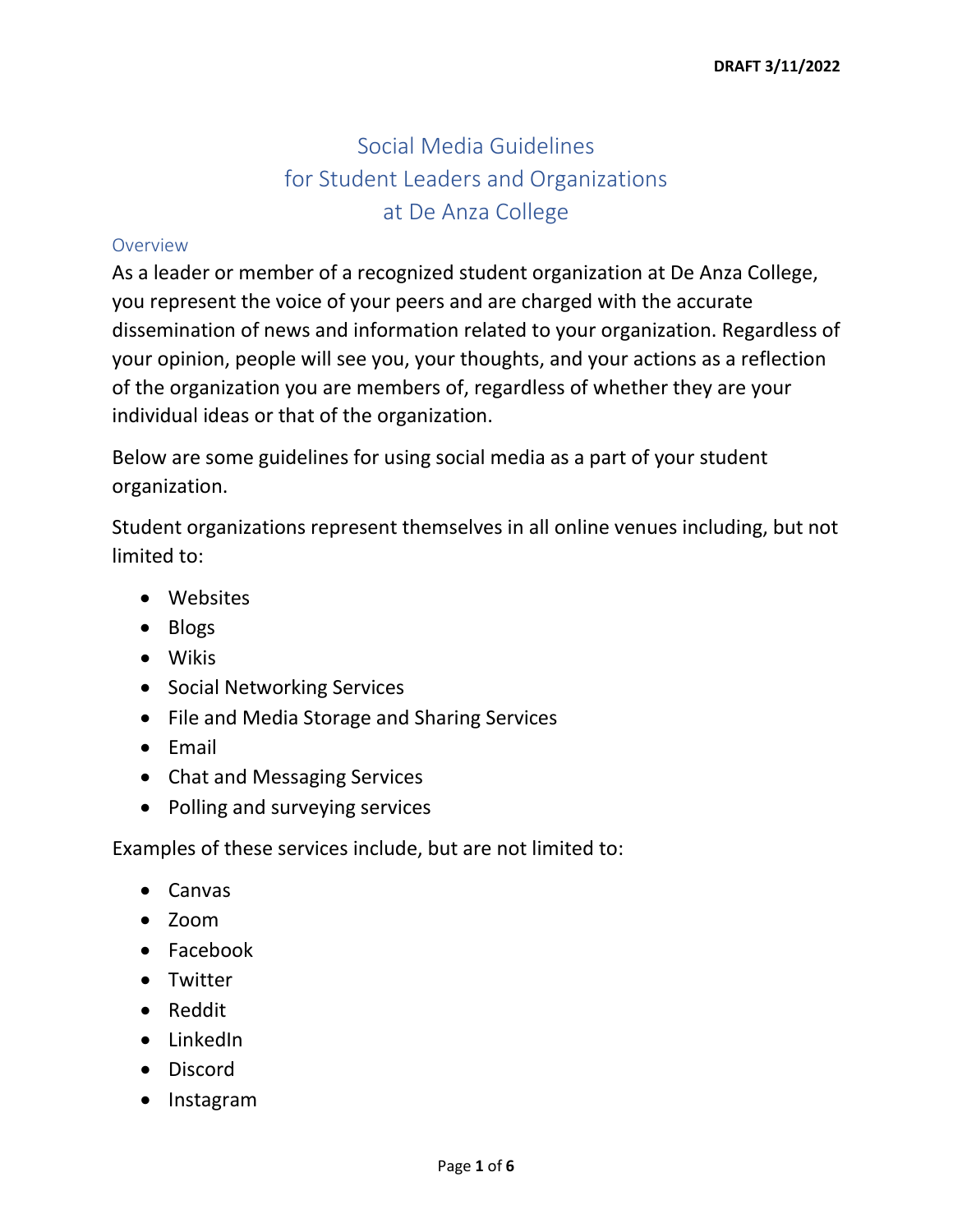- YouTube
- TikTok
- Facebook Messenger
- Skype
- WhatsApp
- Telegram
- Snapchat
- Pinterest
- Google Drive
- iCloud Drive
- OneDrive
- SurveyMonkey
- Poll Everywhere

Students should maintain a professional demeanor online and are subject to the same guidelines as print and broadcast media.

All students and organizations must adhere to all ICC, DASG, College, District, Local, State, and Federal Acts, Bylaws, Codes, Guidelines, Laws, Ordinances, Policies, Procedures, Rules, Regulations, etc., at all times, including, but not limited to, the DASG Code of Conduct  $^1$  and FHDA Student Code of Conduct  $^2$ .

### General Guidelines

Understand that your profile and presence on social networks represents yourself, your organization(s), the college, and the district.

All uses of social media must follow the same guidelines as the DASG Code of Conduct  $1$  and FHDA Student Code of Conduct  $2$  as well as any code of ethics associated with your organization.

Those responsible for monitoring should respond to questions and comments at least once a day (or set up notifications).

Use good judgment about content and privacy laws. Do not post content that is threatening, obscene, in violation of intellectual property rights or privacy laws, or is otherwise harmful or illegal.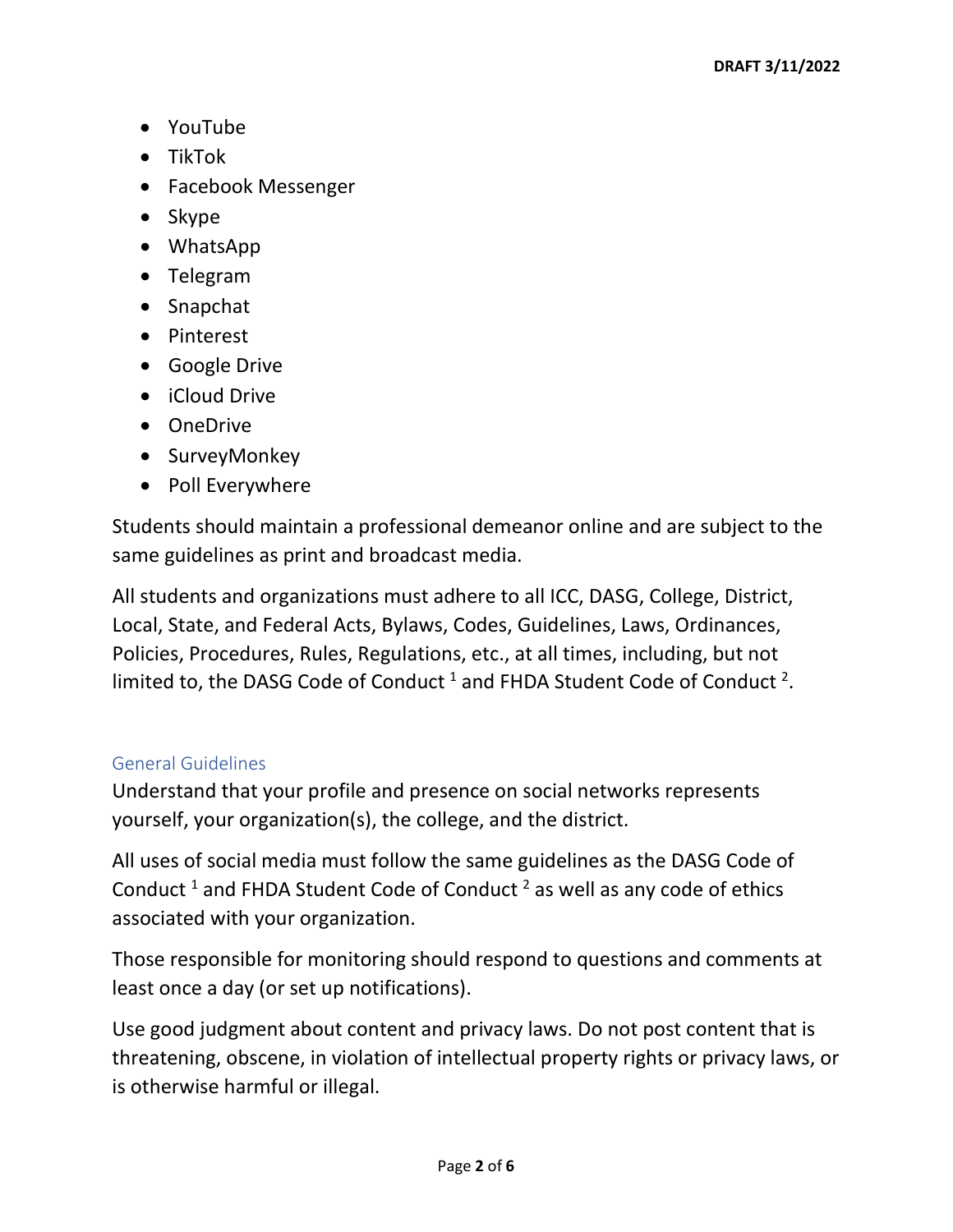By posting content to any social media site, you agree that you own or otherwise control all the rights to that content, that your content is protected/fair use and that you will not knowingly provide misleading or false information.

Be accurate! Check your sources, facts, etc. before posting content.

Include citations when using or posting online material that includes direct or paraphrased quotes, thoughts, ideas, photos, or videos. If the content is not original to you or your organization, include the original material or link to the original material, if applicable.

Be aware of liability. Individuals are responsible for what is posted on their personal site as well as those of their student organization. Individual bloggers have been held liable for commentary deemed to be copyright infringement, defamatory, proprietary, libelous, or obscene as defined by the courts.

Confidential information should remain confidential, including postings on social media. Think of social media as a media outlet.

If you believe someone has violated any privacy laws, has posted content that may be harmful, or has violated any College or District codes, policies, or procedures, contact the Faculty Director of College Life immediately. Include a link and/or screenshot of the content in question.

Violations of social media guidelines may be subject to disciplinary action. This includes, but is not limited to, loss of recognition for the organization in question and reporting the violation to the Judicial Affairs Board if needed.

### General Guidelines for use of Social Media

When you create a social media account, you are agreeing to their Terms and Conditions. Be cognizant of these when posting personal or professional content.

Use your personal social media accounts for personal information. Use of personal social media accounts for official organization business should be limited to promotions of events and breaking news.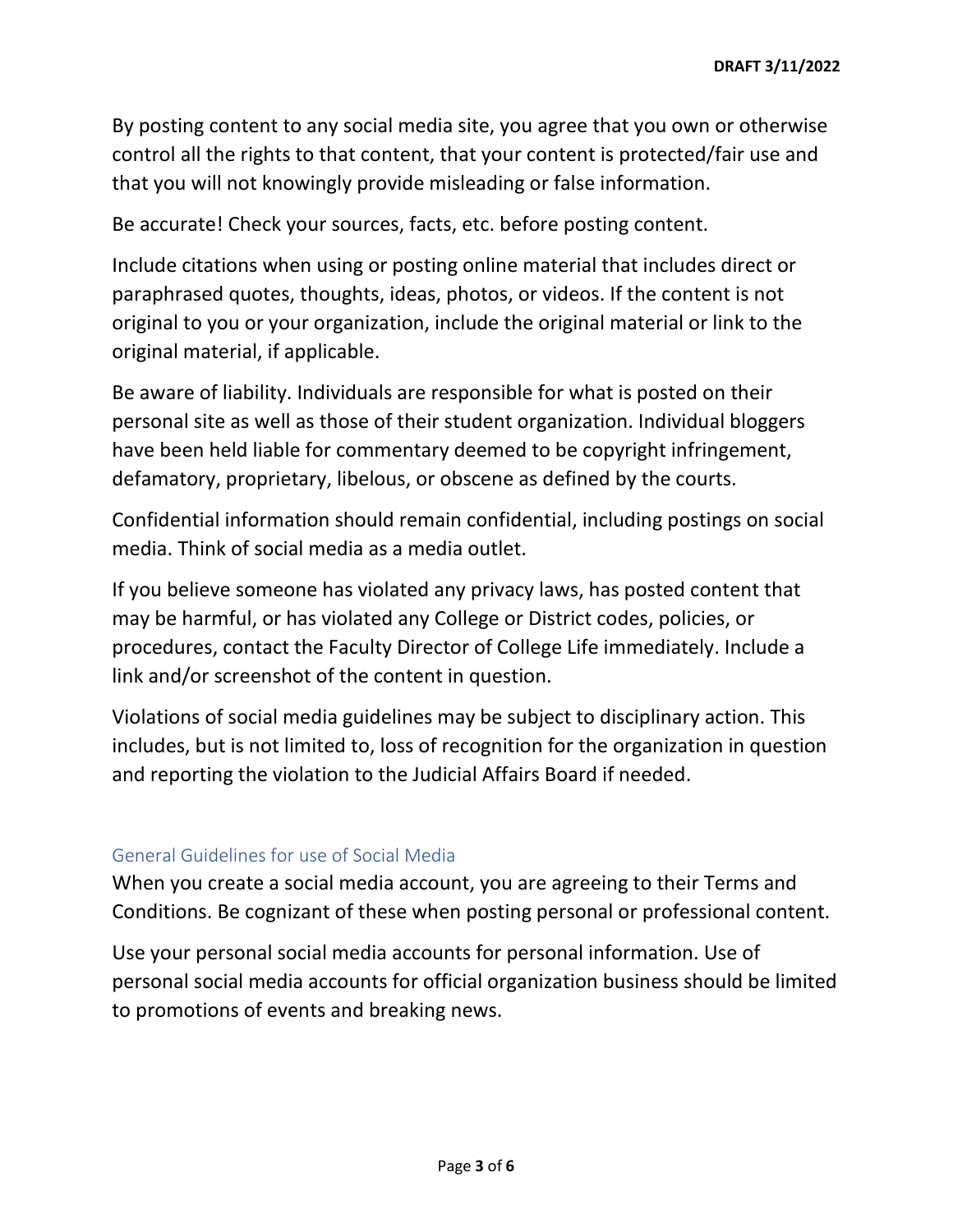If the content of your message would not be acceptable for face-to-face conversation, over the phone or in another medium, it is more than likely not suitable for social networking sites.

Be aware that a presence in the social media world is public, including those of current and future students, staff, faculty, alumni, and the general De Anza community. Consider this before publishing to ensure the post will not violate any applicable codes, policies, or procedures.

Do not upload anything you may regret later. This includes photos, content, comments, or tags. Increasingly, employers are conducting Web searches as a hiring practice before extending offers. Be sure not to post something that might haunt you in the job search.

Think before you post. There are no such things as "private" social media sites. Search engines can turn up posts and pictures years after publication date.

If you post content to a personal website or social media site and it includes workrelated comments, be sure to be transparent.

Regardless of how careful you are in trying to keep them separate, your professional and personal lives overlap, especially in an online presence.

Ask yourself: would you want the comment or content published in the newspaper or posted on a billboard in the future?

### Accessibility

All online posts and messages must be accessible to all.

Images (JPG, PNG, etc.) or PDFs that are mostly made up of images cannot be read by a screen reader used by blind or visually impaired people. Also, Internet addresses are not clickable links in images and not necessarily in PDFs either.

Images can work as a way of drawing attention to a social media post but must be accompanied by the full text including but not limited to:

- Event Name
- Event Date
- Event Time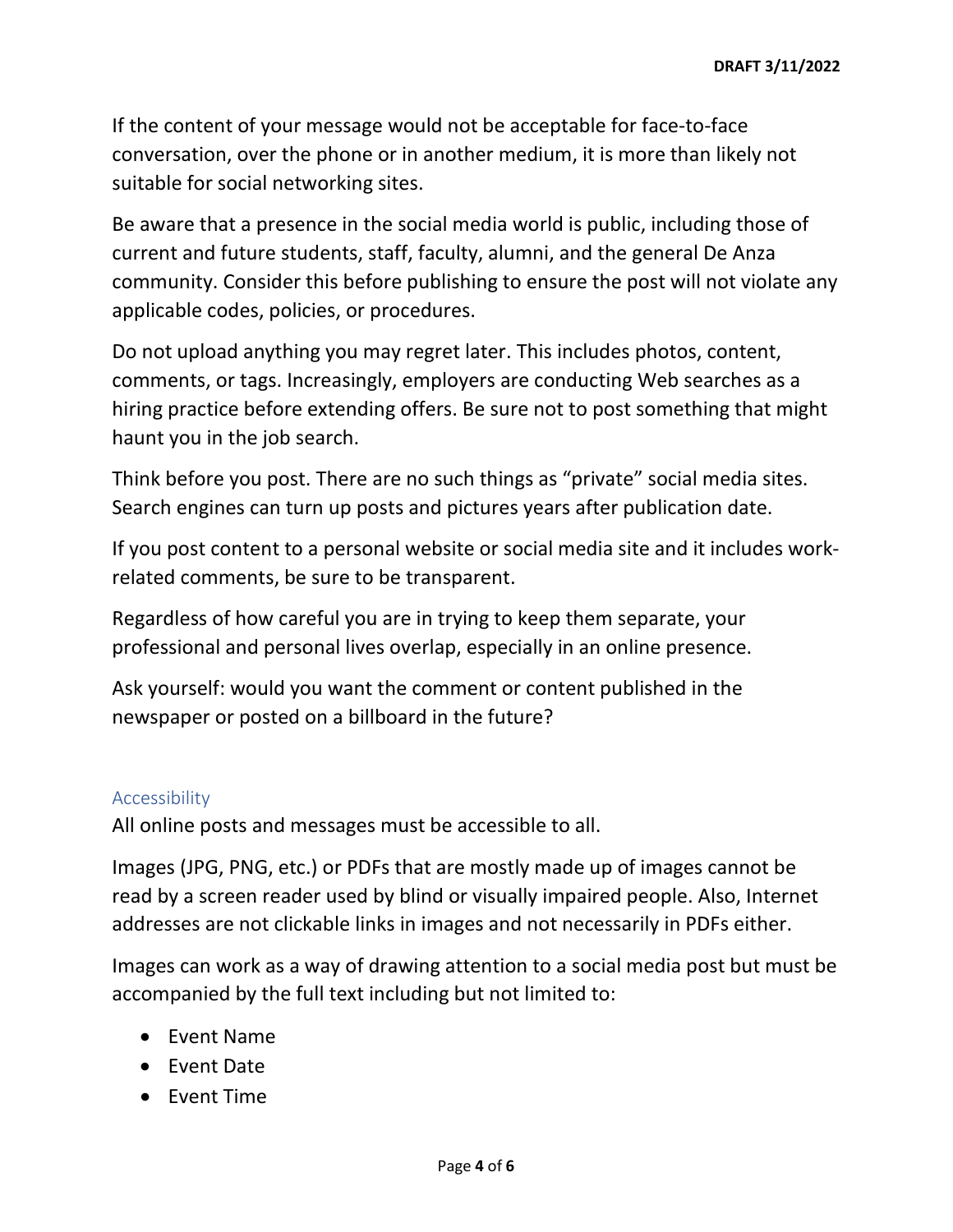- Event Description
- Contact Information
- Internet Addresses

For example, an image can be posted to Facebook, but all the relevant text must be included in the caption/description section of the post so that someone who cannot see the image can still have the text read to them by their device.

Emails and other messages should also have accessibility in mind and should include the full text necessary.

Some ways to ensure accessibility include, but are not limited to:

- High contrast text: Use high contrast for all your text so that people with low vision can read it. (This text is good. This is not.)
- Captions or Alt Text: If you post an image (including flyer images), put important information in the caption and/or alt text.
- Accessible typography: Consider the font, size, formatting, and backgrounds to ensure text is clear
- Capitalize the first letter of each word in a hashtag to make it screen reader friendly. (#DeAnzaForAll rather than #deanzaforall)
- Use descriptive links to ensure they have context with screen readers ("Fill out this Meeting Poll" instead of "Fill out the Meeting Poll here")
- Make sure to provide captions and/or audio transcripts for audio/video posts.
- Work to avoid or get rid of background noise in your videos or podcasts.
- Use colorblind accessible designs, such as shapes, contrasting values, and text to make color-coded data easier to see.
- As much as possible, avoid using flashing lights. If necessary, provide content warning to prevent seizures for people with epilepsy.

## Moderation

TBD